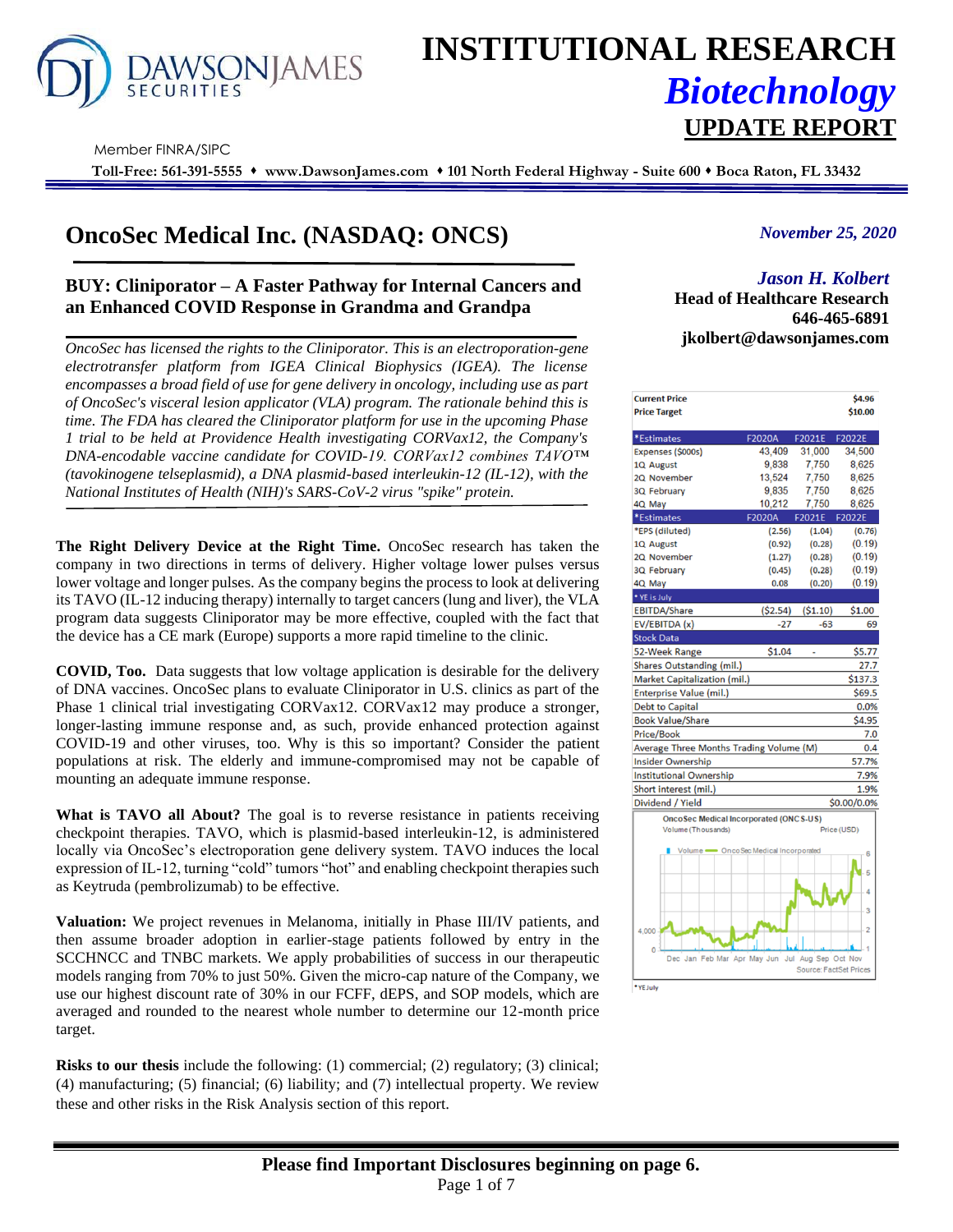

#### **Model Assumptions:**

- 1. We assume an initial commercial launch of TAVO in Stage III/IV Melanoma beginning in 2020. The market is relatively small, based on our assumptions, just 12,000 patients annually. We assume a price of \$90,000 per year and a peak share of just 9%. We use a 70% probability of success or a 30% risk cut.
- 2. We assume expansion to the broader metastatic Melanoma marketplace by 2025, targeting 78,000 patients initially. We assume a starting share of just 1% but growing to 17% by 2030. We assume the same pricing as Stage III/IV. We use a 50% probability of success or a 50% risk cut.
- 3. We assume expansion to SCCHNCC in 2023, 60,000 patients initially. We assume a starting share of just 1% and rising to just 3% by 2030. We assume \$125,000 per therapy course and apply a 55% risk cut.
- 4. We assume expansion to Triple Negative Breast Cancer in 2024, 41,000 patients initially. We assume a starting share of just 1% and rising to just 7% by 2030. We assume \$100,000 per therapy course and apply a 70% risk cut or 30% probability of success.

#### **Exhibit 1. Therapeutic Models**

| <b>Exhibit 1. Therapeutic Models</b>     |         |         |          |          |          |          |           |           |           |           |           |
|------------------------------------------|---------|---------|----------|----------|----------|----------|-----------|-----------|-----------|-----------|-----------|
| Melanoma (Stage III/IV)                  | 2020E   | 2021E   | 2022E    | 2023E    | 2024E    | 2025E    | 2026E     | 2027E     | 2028E     | 2029E     | 2030E     |
| Prevalence                               | 100,350 | 101.354 | 102,367  | 103,391  | 104.425  | 105.469  | 106,524   | 107.589   | 108,665   | 109,751   | 110,849   |
| Growth                                   | 1%      | 1%      | 1%       | 1%       | 1%       | 1%       | 1%        | 1%        | 1%        | 1%        | 1%        |
| Stage III/IV                             | 12,042  | 12,162  | 12,284   | 12,407   | 12,531   | 12,656   | 12,783    | 12,911    | 13,040    | 13,170    | 13,302    |
| % Market Share                           |         |         | 0%       | 2%       | 3%       | 4%       | 5%        | 6%        | 7%        | 8%        | 9%        |
| <b>Total Patients</b>                    |         |         | $\Omega$ | 248      | 376      | 506      | 639       | 775       | 913       | 1054      | 1197      |
| Cost per year                            |         |         | \$90,000 | \$92,700 | \$95,481 | \$98,345 | \$101.296 | \$104,335 | \$107.465 | \$110,689 | \$114,009 |
| % Price Increase                         |         |         | 3%       | 3%       | 3%       | 3%       | 3%        | 3%        | 3%        | 3%        | 3%        |
| Sales (\$M)                              |         |         | \$0      | \$23,002 | \$35,894 | \$49,787 | \$64,742  | \$80,822  | \$98,092  | \$116,623 | \$136,488 |
| Risk Adjustment                          |         |         | 30%      | 30%      | 30%      | 30%      | 30%       | 30%       | 30%       | 30%       | 30%       |
| Revenue (\$M)                            |         |         | \$0      | \$16.102 | \$25,126 | \$34,851 | \$45,320  | \$56,575  | \$68,664  | \$81,636  | \$95,542  |
| Source: Company reports and Dawson James |         |         |          |          |          |          |           |           |           |           |           |

| Sales (\$M)                              |         |         | \$0      | \$23,002 | \$35,894 | \$49,787  | \$64,742  | \$80,822    | \$98,092    | \$116,623   | \$136,488   |
|------------------------------------------|---------|---------|----------|----------|----------|-----------|-----------|-------------|-------------|-------------|-------------|
| Risk Adjustment                          |         |         | 30%      | 30%      | 30%      | 30%       | 30%       | 30%         | 30%         | 30%         | 30%         |
| Revenue (\$M)                            |         |         | \$0      | \$16,102 | \$25,126 | \$34,851  | \$45,320  | \$56,575    | \$68,664    | \$81,636    | \$95,542    |
| Source: Company reports and Dawson James |         |         |          |          |          |           |           |             |             |             |             |
| Melanoma (All Ex. Stage III/IV)          | 2020E   | 2021E   | 2022E    | 2023E    | 2024E    | 2025E     | 2026E     | 2027E       | 2028E       | 2029E       | 2030E       |
| Prevalence                               | 100,350 | 101.354 | 102,367  | 103,391  | 104,425  | 105,469   | 106,524   | 107,589     | 108,665     | 109,751     | 110,849     |
| Growth                                   | 1%      | 1%      | 1%       | 1%       | 1%       | $1\%$     | 1%        | 1%          | 1%          | 1%          | 1%          |
| Stage II <sup></sup>                     | 75,263  | 76,015  | 76,775   | 77,543   | 78,318   | 79,102    | 79,893    | 80,692      | 81,499      | 82,313      | 83,137      |
| % Market Share                           |         |         | 0%       | 0%       | 1%       | 5%        | 8%        | 12%         | 15%         | 16%         | 17%         |
| <b>Total Patients</b>                    |         |         |          | $\Omega$ | 783      | 3955      | 6391      | 9683        | 12225       | 13170       | 14133       |
| Cost per year                            |         |         | \$90,000 | \$92,700 | \$95,481 | \$98,345  | \$101.296 | \$104.335   | \$107,465   | \$110,689   | \$114,009   |
| % Price Increase                         |         |         | 3%       | 3%       | 3%       | 3%        | 3%        | 3%          | 3%          | 3%          | 3%          |
| Sales (\$M)                              |         |         | \$0      | \$0      | \$74,779 | \$388,964 | \$647,423 | \$1,010,272 | \$1,313,732 | \$1,457,787 | \$1,611,319 |
| <b>Risk Adiustment</b>                   |         |         | 50%      | 50%      | 50%      | 50%       | 50%       | 50%         | 50%         | 50%         | 50%         |
| Revenue (\$M)                            |         |         | \$0      | \$0      | \$37,390 | \$194,482 | \$323,712 | \$505,136   | \$656,866   | \$728,893   | \$805,660   |
|                                          |         |         |          |          |          |           |           |             |             |             |             |
|                                          |         |         |          |          |          |           |           |             |             |             |             |

|               | Sales (\$M)                              |        |        | \$0       | \$0       | \$74,779  | \$388,964 | \$647.423 | \$1,010,272 | \$1,313,732 | \$1,457,787 | \$1.611.319 |
|---------------|------------------------------------------|--------|--------|-----------|-----------|-----------|-----------|-----------|-------------|-------------|-------------|-------------|
|               | Risk Adjustment                          |        |        | 50%       | 50%       | 50%       | 50%       | 50%       | 50%         | 50%         | 50%         | 50%         |
|               | Revenue (\$M)                            |        |        | \$0       | \$0       | \$37,390  | \$194,482 | \$323.712 | \$505,136   | \$656,866   | \$728,893   | \$805,660   |
| <b>SCCHNC</b> |                                          | 2020E  | 2021E  | 2022E     | 2023E     | 2024E     | 2025E     | 2026E     | 2027E       | 2028E       | 2029E       | 2030E       |
|               | Prevalence                               | 59,067 | 59,658 | 60,254    | 60,857    | 61,465    | 62,080    | 62,701    | 63,328      | 63,961      | 64,601      | 65,247      |
|               | Growth                                   | 1%     | 1%     | 1%        | 1%        | 1%        | 1%        | 1%        | 1%          | 1%          | 1%          | 1%          |
|               | % Market Share                           |        |        | 0%        | 1%        | 2%        | 3%        | 3%        | 3%          | 3%          | 3%          | 3%          |
|               | <b>Total Patients</b>                    |        |        |           | 609       | 1229      | 1862      | 1881      | 1900        | 1919        | 1938        | 1957        |
|               | Cost per year                            |        |        | \$125,000 | \$128,750 | \$132,613 | \$136,591 | \$140,689 | \$144,909   | \$149,257   | \$153,734   | \$158,346   |
|               | % Price Increase                         |        |        | 3%        | 3%        | 3%        | 3%        | 3%        | 3%          | 3%          | 3%          | 3%          |
|               | Sales (\$M)                              |        |        | \$0       | \$78,353  | \$163,021 | \$254,387 | \$264,639 | \$275,304   | \$286,398   | \$297,940   | \$309,947   |
|               | <b>Risk Adiustment</b>                   |        |        | 55%       | 55%       | 55%       | 55%       | 55%       | 55%         | 55%         | 55%         | 55%         |
|               | Revenue (\$M)                            |        |        | \$0       | \$35,259  | \$73,360  | \$114,474 | \$119,087 | \$123,887   | \$128,879   | \$134,073   | \$139,476   |
|               | Source: Company reports and Dawson James |        |        |           |           |           |           |           |             |             |             |             |

| Risk Adjustment                                    |         |         | 55%     | 55%       | 55%       | 55%       | 55%       | 55%       | 55%       | 55%       | 55%       |
|----------------------------------------------------|---------|---------|---------|-----------|-----------|-----------|-----------|-----------|-----------|-----------|-----------|
| Revenue (\$M)                                      |         |         | \$0     | \$35,259  | \$73,360  | \$114,474 | \$119,087 | \$123.887 | \$128,879 | \$134,073 | \$139,476 |
| Source: Company reports and Dawson James           |         |         |         |           |           |           |           |           |           |           |           |
| <b>Breast Cancer - Triple Negative</b>             | 2020E   | 2021E   | 2022E   | 2023E     | 2024E     | 2025E     | 2026E     | 2027E     | 2028E     | 2029E     | 2030E     |
| <b>BC</b> Prevalence                               | 276.480 | 279.245 | 282,037 | 284.858   | 287,706   | 290,583   | 293.489   | 296.424   | 299,388   | 302,382   | 305,406   |
| Growth                                             | 1%      | 1%      | 1%      | 1%        | 1%        | 1%        | 1%        | 1%        | 1%        | 1%        | 1%        |
| Triple Negative Breast Cancer (15%)                | 41,472  | 41,887  | 42,306  | 42.729    | 43,156    | 43,587    | 44,023    | 44.464    | 44,908    | 45,357    | 45,811    |
| 'ercent of PD1/PD-L1 non-responders (70%)          | 29,030  | 29,321  | 29,614  | 29,910    | 30,209    | 30,511    | 30,816    | 31,125    | 31,436    | 31,750    | 32,068    |
| % Market Share                                     |         |         |         | 0%        | 1%        | 2%        | 3%        | 4%        | 5%        | 6%        | 7%        |
| <b>Total Patients</b>                              |         |         |         |           | 302       | 610       | 924       | 1,245     | 1,572     | 1,905     | 2,245     |
| Cost per year                                      |         |         |         | \$100,000 | \$103,000 | \$106,090 | \$109.273 | \$112,551 | \$115,927 | \$119,405 | \$122,987 |
| % Price Increase                                   |         |         |         | 3%        | 3%        | 3%        | 3%        | 3%        | 3%        | 3%        | 3%        |
| Sales (\$M)                                        |         |         |         | \$0       | \$31.115  | \$64,739  | \$101.022 | \$140.124 | \$182,213 | \$227,468 | \$276,074 |
| Risk Adjustment                                    |         |         |         | 70%       | 70%       | 70%       | 70%       | 70%       | 70%       | 70%       | 70%       |
| Revenue (\$M)                                      |         |         |         | \$0       | \$9,335   | \$19,422  | \$30,306  | \$42,037  | \$54,664  | \$68,240  | \$82,822  |
| Source: Company reports and Dawson James estimates |         |         |         |           |           |           |           |           |           |           |           |

*Source: Company reports and Dawson James estimates*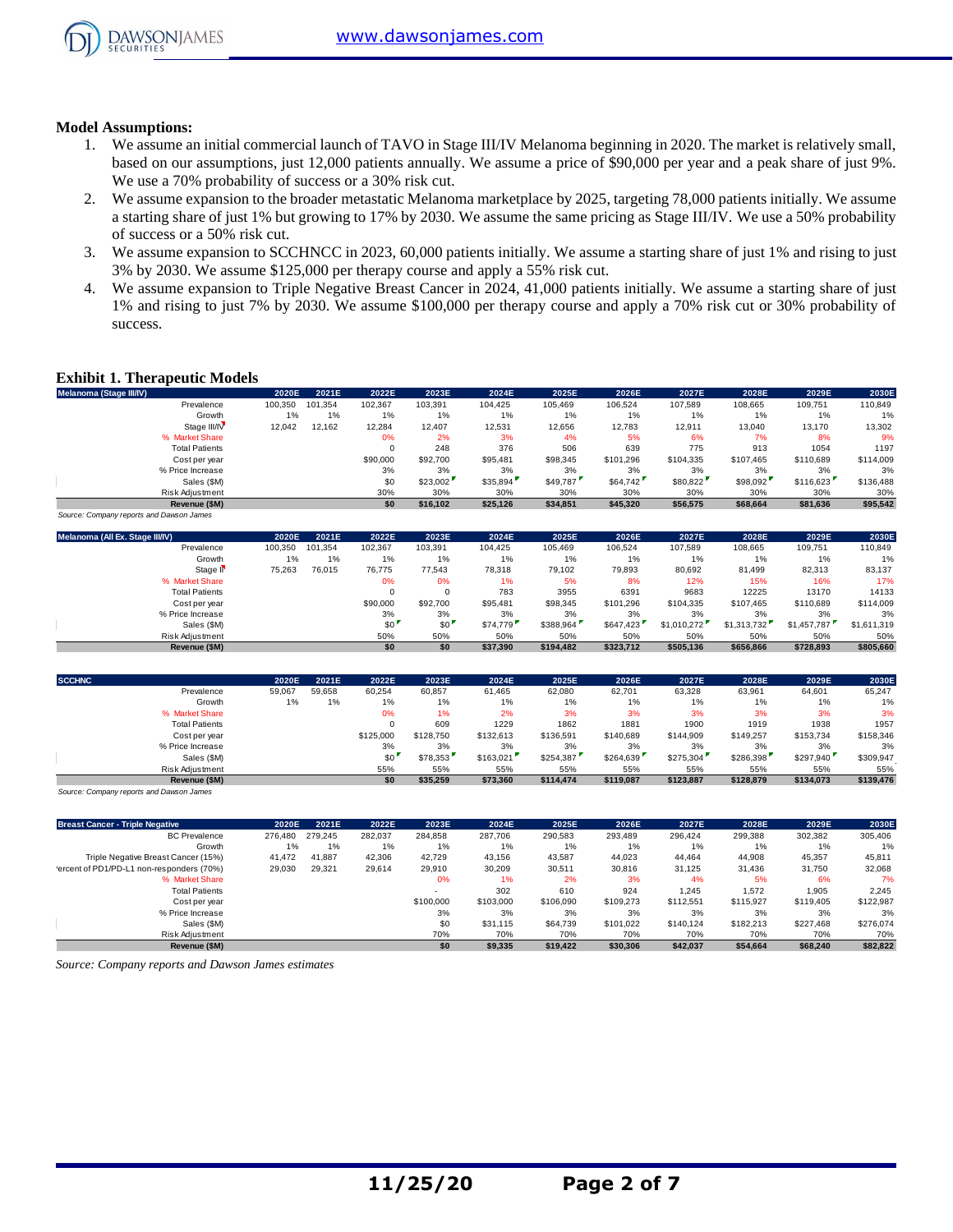

**Valuation.** Using our therapeutic models above (see those assumptions), we project revenues out to the year 2030. Our valuation is also based on projected, fully diluted, out-year share count and assumes multiple capital raises. We apply probabilities of success in our therapeutic models ranging from 70% to just 50%. Given the micro-cap nature of the Company, we use our highest discount rate of 30% Exhibit 2. Free Cash Flow Model<br>
Exhibit 2. Free Cash Flow Model<br>
Average \$ 10<br>
Price Tange! \$ 10 target.

#### **Exhibit 2. Free Cash Flow Model**

| target.                                              |                 |           |           |           |           |        |        |         |         |         |         |         |           |
|------------------------------------------------------|-----------------|-----------|-----------|-----------|-----------|--------|--------|---------|---------|---------|---------|---------|-----------|
| <b>Exhibit 2. Free Cash Flow Model</b><br>Average \$ | 10 <sub>1</sub> |           |           |           |           |        |        |         |         |         |         |         |           |
| Price Target \$<br>Year                              | 10<br>2020      |           |           |           |           |        |        |         |         |         |         |         |           |
| DCF Valuation Using FCFF (M):                        |                 |           |           |           |           |        |        |         |         |         |         |         |           |
| units ('000)                                         |                 | 2019A     | 2020A     | 2021E     | 2022E     | 2023E  | 2024E  | 2025E   | 2026E   | 2027E   | 2028E   | 2029E   | 2030E     |
| EBIT                                                 |                 | (30, 275) | (43, 126) | (31,000)  | (34,500)  | 10,252 | 95,745 | 298,197 | 442,217 | 636,464 | 804,877 | 901,052 | 1,003,625 |
| Tax Rate                                             |                 | 0%        | 0%        | 0%        | 0%        | 10%    | 20%    |         | 30%     | 35%     | 36%     | 37%     | 38%       |
| $EBIT(1-t)$                                          |                 | (30, 275) | (43, 126) | (31,000)  | (34, 500) | 9,227  | 76,596 | 298,197 | 309,552 | 413,701 | 515,121 | 567,662 | 622,247   |
| Change in NWC                                        |                 |           |           |           |           |        |        |         |         |         |         |         |           |
| <b>FCF</b>                                           |                 | (30, 275) | (43, 126) | (31,000)  | (34,500)  | 9,227  | 76,596 | 298,197 | 309,552 | 413,701 | 515,121 | 567,662 | 622,247   |
| PV of FCF                                            |                 | (39, 357) | (43, 126) | (23, 846) | (20, 414) | 4,200  | 26,818 | 80,313  | 64,132  | 65,930  | 63,148  | 53,530  | 45,137    |
| Discount Rate                                        | 30%             |           |           |           |           |        |        |         |         |         |         |         |           |
| Long Term Growth Rate                                | 1%              |           |           |           |           |        |        |         |         |         |         |         |           |
| <b>Terminal Cash Flow</b>                            | 2,167,137       |           |           |           |           |        |        |         |         |         |         |         |           |
| Terminal Value YE2030                                | 204,360         |           |           |           |           |        |        |         |         |         |         |         |           |
| <b>NPV</b>                                           | 480,825         |           |           |           |           |        |        |         |         |         |         |         |           |
| NPV-Debt                                             | 7,528           |           |           |           |           |        |        |         |         |         |         |         |           |
| Shares out (thousands)                               | 47,130          | 2030E     |           |           |           |        |        |         |         |         |         |         |           |
| NPV Per Share                                        | 10<br>\$        |           |           |           |           |        |        |         |         |         |         |         |           |

*Source: Dawson James estimates, company reports*

#### **Exhibit 3. Discounted EPS Model**

| <b>Current Year</b>      |     | 2020  |
|--------------------------|-----|-------|
| Year of EPS              |     | 2030  |
| <b>Earnings Multiple</b> |     | 10    |
| <b>Discount Factor</b>   |     | 30%   |
| <b>Selected Year EPS</b> | \$. | 13.20 |
| <b>NPV</b>               | S   | 10    |

| <b>Current Year</b><br>Year of EPS      |              | 2020<br>2030    |                             |    |          | Discount Rate and Earnings Multiple Varies, Year is Constant | 2030 EPS |         |                 |       |
|-----------------------------------------|--------------|-----------------|-----------------------------|----|----------|--------------------------------------------------------------|----------|---------|-----------------|-------|
| <b>Earnings Multiple</b>                |              | 10 <sub>1</sub> |                             |    | 5%       | 10%                                                          | 15%      | 20%     | 25%             | 30%   |
| <b>Discount Factor</b>                  |              | 30%             | Earnings<br><b>Multiple</b> |    | \$0.00   | \$0.00                                                       | \$0.00   | \$0.00  | $$0.00$ \$      |       |
| <b>Selected Year EPS</b>                | $\mathbb{S}$ | 13.20           |                             |    | \$40.52  | \$25.45                                                      | \$16.32  | \$10.66 | $$7.09$ \$      | 4.79  |
| <b>NPV</b>                              | \$           | 10 <sup>°</sup> |                             | 10 | \$81.05  | \$50.90                                                      | \$32.63  | \$21.32 | $$14.18$ \$     | 9.58  |
| irce: Company reports and Daw son James |              |                 |                             | 15 | \$121.57 | \$76.35                                                      | \$48.95  | \$31.98 | \$21.26<br>- \$ | 14.36 |
|                                         |              |                 |                             | 20 | \$162.10 | \$101.80                                                     | \$65.27  | \$42.64 | \$28.35<br>- \$ | 19.15 |
|                                         |              |                 |                             | 25 | \$202.62 | \$127.25                                                     | \$81.58  | \$53.30 | \$35.44<br>- \$ | 23.94 |
|                                         |              |                 |                             | 30 | \$243.15 | \$152.70                                                     | \$97.90  | \$63.97 | \$42.53<br>- \$ | 28.73 |
|                                         |              |                 |                             | 35 | \$283.67 | \$178.15                                                     | \$114.22 | \$74.63 | \$49.61<br>\$   | 33.52 |

*Source: Dawson James estimates*

#### **Exhibit 4. Sum-of-the-Parts Model**

| Oncosec Medical Sum of the Parts       | LT Gr | Discount Rate | Yrs. to Mkt    | % Success | Peak Sales MM's | Term Val |
|----------------------------------------|-------|---------------|----------------|-----------|-----------------|----------|
| Melanoma (Stage III/IV)                | $1\%$ | 30%           | 3              | 70%       | \$136           | \$471    |
| <b>NPV</b>                             |       |               |                |           |                 | \$2.27   |
| Melanoma (other)                       | 1%    | 30%           | 5              | 50%       | \$901           | \$3,108  |
| <b>NPV</b>                             |       |               |                |           |                 | \$6.33   |
| <b>SCCHNC</b>                          | $1\%$ | 30%           | 5              | 45%       | \$139           | \$481    |
| <b>NPV</b>                             |       |               |                |           |                 | \$0.88   |
| <b>Breast Cancer - Triple Negative</b> | 1%    | 30%           | $\overline{7}$ | 30%       | \$276           | \$952    |
| <b>NPV</b>                             |       |               |                |           |                 | \$0.69   |
| Pipeline                               | 1%    | 30%           | 5              | 50%       | \$100           | \$345    |
| <b>NPV</b>                             |       |               |                |           |                 | \$0.70   |
| Net Margin                             |       |               |                |           |                 | 70%      |
| MM Shrs OS (2030E)                     |       |               |                |           |                 | 46       |
| <b>Total</b>                           |       |               |                |           |                 | \$11     |

*Source: Dawson James estimates*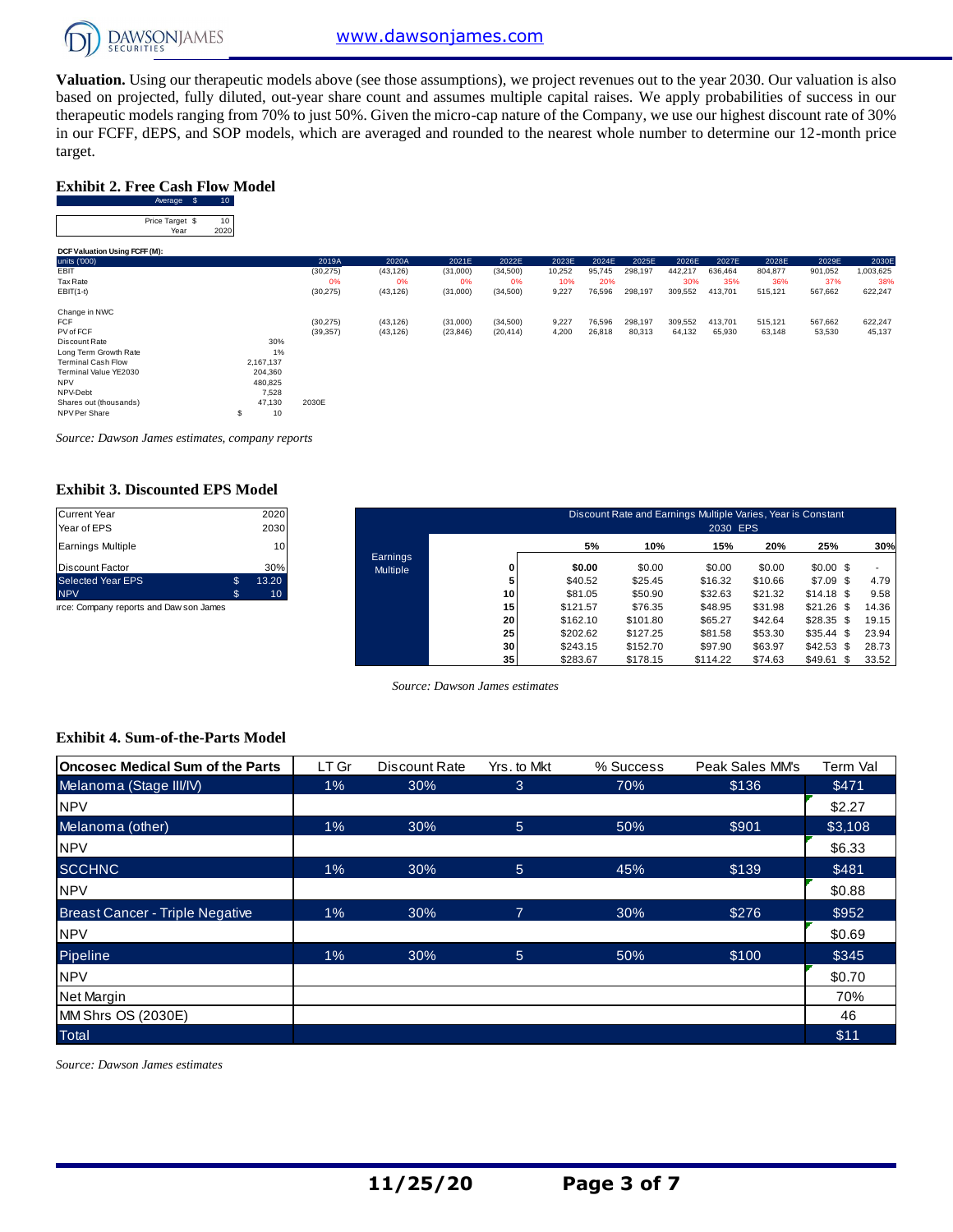

#### **Risk Analysis**

**Clinical and regulatory risk.** There is no assurance that any of the Company's products will be approved for any of the proposed indications and or that the clinical data will be compelling. We recognize the competitive environment is evolving rapidly, and as such, it is possible that clinical programs may need to be revised, extending timelines.

**Commercial risk.** There are multiple competing therapies, and there can be no assumption that TAVO can be competitive if and when it is ready for approval and commercialization.

**Financial risk.** The Company may need to raise capital in the marketplace, and there can be no assurances that the Company will be able to raise capital and do so on favorable terms successfully.

Liability. There can be no assurances that the products and Company are exposed to liabilities from products once commercialized.

**Manufacturing.** The Company will need to manufacture its devices and products, and this may require expansion and capital resources to be able to provide products at scale prior to commercialization. There can be no assurances that the Company will be able to overcome such hurdles.

**Intellectual property risk.** The Company may have to defend its patents and technical know-how, and there can be no assurances that the licenses will not be infringed or will be held as valid if challenged, and the Company may infringe on third parties' patents.

**Reimbursement and insurance payment risk.** Insurance payment for products may be an additional hurdle to adoption.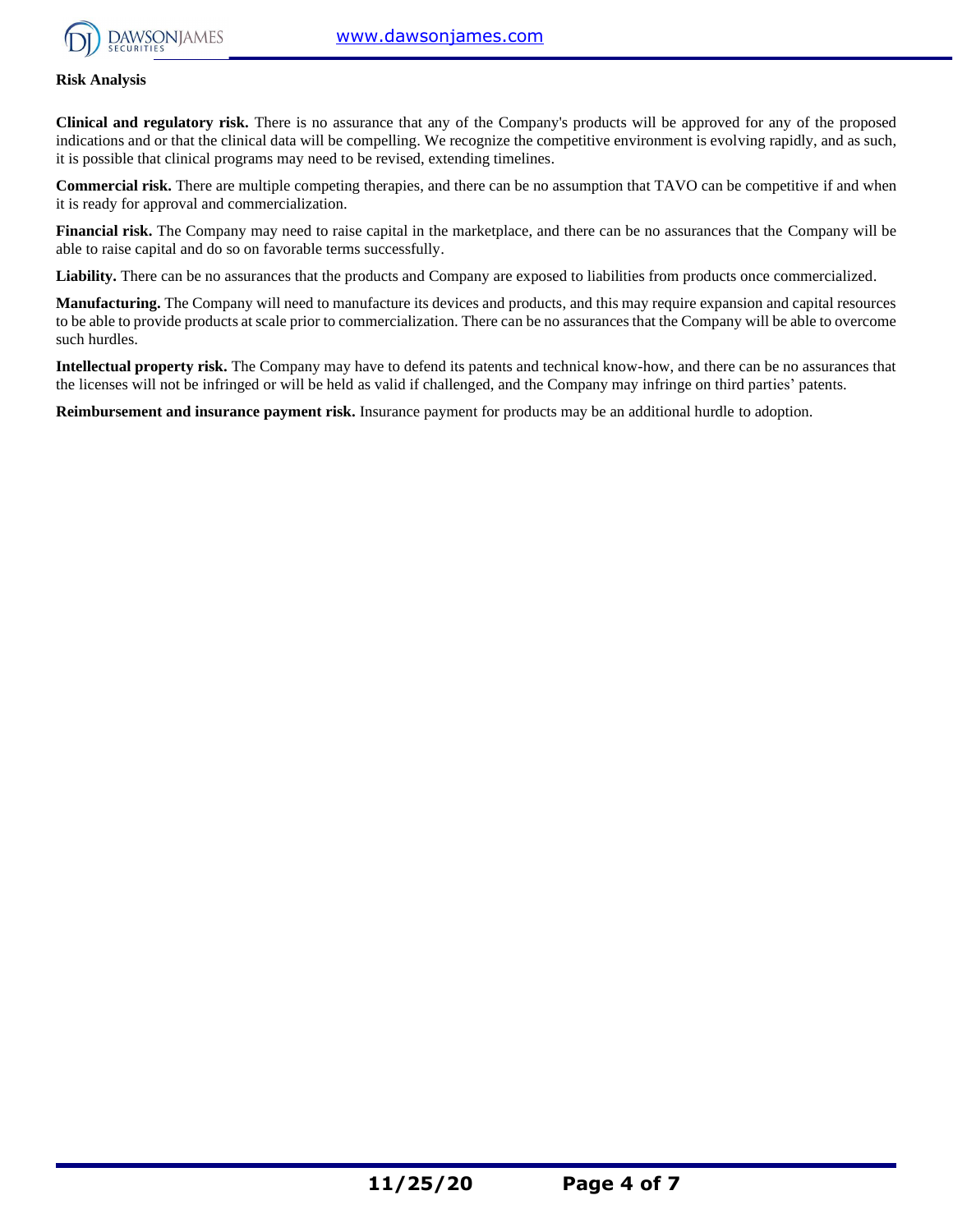

#### **Exhibit 5. Income Statement**

| <b>Oncosec Medical Inc. Income Statement (\$000)</b>                     | 7.2019         | Aug-Oct          | Nov.-Jan.        | Feb.-Apr.        | May-July         | 7.2020           | Aug-Oct          | Nov.-Jan.        | Feb.-Apr.        | May-July         | 7.2021           | 7.2022           | 7.2023           | 7.2024           | 7.2025             | 7.2026                     | 7.2027             | 7.2028             | 7.2029             | 7.2030               |
|--------------------------------------------------------------------------|----------------|------------------|------------------|------------------|------------------|------------------|------------------|------------------|------------------|------------------|------------------|------------------|------------------|------------------|--------------------|----------------------------|--------------------|--------------------|--------------------|----------------------|
| <b>Oncosec Medical .: YE Jul 31</b>                                      | 2019A          | 1Q20A            | 2Q20A            | 3Q20A            | 4Q20A            | 2020A            | 1Q21E            | 2Q21E            | 3Q21E            | 4Q21E            | 2021E            | 2022E            | 2023E            | 2024E            | 2025E              | 2026E                      | 2027E              | 2028E              | 2029E              | 2030E                |
| Revenue (\$000)                                                          |                |                  |                  |                  |                  |                  |                  |                  |                  |                  |                  |                  |                  |                  |                    |                            |                    |                    |                    |                      |
| Checkpoint Resistant Metastatic Melanoma - Stage III/IV                  |                |                  |                  |                  |                  |                  |                  |                  |                  |                  |                  |                  | 16,102           | 25,126           | 34,851             | 45,320                     | 56,575             | 68,664             | 81.636             | 95,542               |
| Other Melanoma's<br>Squamous cell carcinoma head and neck (SCCHN) cancer |                |                  |                  |                  |                  |                  |                  |                  |                  |                  |                  |                  | 35,259           | 37,390<br>73,360 | 194.482<br>114,474 | 323,712<br>119,087         | 505.136<br>123,887 | 656,866<br>128,879 | 728,893<br>134,073 | 805,660<br>139,476   |
| Triple Negative Breast Cancer (TNBC)                                     |                |                  |                  |                  |                  |                  |                  |                  |                  |                  |                  |                  |                  | 9.335            | 19,422             | 30,306                     | 42,037             | 54,664             | 68,240             | 82,822               |
|                                                                          |                |                  |                  |                  |                  |                  |                  |                  |                  |                  |                  |                  |                  |                  |                    |                            |                    |                    |                    |                      |
| <b>Total Product Sales</b>                                               |                |                  |                  |                  |                  |                  |                  |                  |                  |                  |                  |                  | 51,361           | 145,210          | 363.229            | 518,425                    | 727.635            | 909.074            | 1,012,843          | 1,123,500            |
| Milestones                                                               |                |                  |                  |                  |                  |                  |                  |                  |                  |                  |                  |                  |                  |                  |                    |                            |                    |                    |                    |                      |
| <b>Total Revenues</b>                                                    |                |                  |                  |                  |                  |                  |                  |                  |                  |                  |                  |                  | 51,361           | 145,210          | 363.229            | 518,425                    | 727,635            | 909.074            | 1,012,843          | 1,123,500            |
|                                                                          |                |                  |                  |                  |                  |                  |                  |                  |                  |                  |                  |                  |                  |                  |                    |                            |                    |                    |                    |                      |
| <b>Expenses</b>                                                          |                |                  |                  |                  |                  |                  |                  |                  |                  |                  |                  |                  |                  |                  |                    |                            | 50.934             |                    |                    |                      |
| Cost of Goods Sold<br>COGS%                                              |                |                  |                  |                  |                  |                  |                  |                  |                  |                  |                  |                  | 4.109            | 10,165           | 25,426             | 36,290                     |                    | 63.635             | 70,899             | 78,645               |
|                                                                          | 11.971         |                  |                  |                  | 2,694            | 18.312           | 10%<br>4.250     | 10%<br>4.250     | 10%              | 10%<br>4,250     | 10%<br>17,000    | 9%<br>20,000     | 8%               | 7%<br>24,000     | 7%<br>24,000       | 7%<br>24,000               | 7%<br>24,000       | 7%<br>24,000       | 7%                 | 7%                   |
| General and Administrative                                               |                | 4.418            | 7.468            | 3,732            |                  |                  |                  |                  | 4,250            |                  |                  |                  | 22,000           |                  |                    |                            |                    |                    | 24,000             | 24,000               |
| G&A%<br>Research and Development                                         | 18.445         | 5.420            | 6,055            | 6,103            | 7,518            | 25.097           | 3,500            | 3,500            | 3,500            | 3,500            | 14,000           | 14.500           | 15,000           | 15,300           | 15,606             | 15,918                     | 16,236             | 16,561             | 16,892             | 17,230               |
| R&D <sup>®</sup>                                                         |                |                  |                  |                  |                  |                  |                  |                  |                  |                  |                  |                  |                  |                  |                    |                            |                    |                    |                    |                      |
|                                                                          |                |                  |                  |                  |                  |                  |                  |                  |                  |                  |                  |                  |                  |                  |                    |                            |                    |                    |                    |                      |
| <b>Total expenses</b>                                                    | 30.417         | 9.838            | 13.524           | 9.835            | 10.212           | 43.409           | 7.750            | 7.750            | 7.750            | 7.750            | 31.000           | 34.500           | 41.109           | 49.465           | 65.032             | 76.208                     | 91.171             | 104.196            | 111.791            |                      |
| Oper, Inc. (Loss)                                                        | (30.417)       | (9.838)          | (13,524)         | (9,835)          | (10, 212)        | (43.409)         | (7.750)          | (7,750)          | (7,750)          | (7,750)          | (31,000)         | (34.500)         | 10.252           | 95.745           | 298.197            | 442.217                    | 636,464            | 804.877            | 901.052            | 119,875<br>1,003,625 |
| Other income, net                                                        | 440            | 82               | 47               | 55               |                  | 185              |                  |                  |                  |                  |                  |                  |                  |                  |                    |                            |                    |                    |                    |                      |
| Interest expense                                                         | (4)            | (1)              | (0)              |                  | (4)              | (5)              |                  |                  |                  |                  |                  |                  |                  |                  |                    |                            |                    |                    |                    |                      |
| Loss on disposal of property and equipment                               |                |                  |                  |                  |                  |                  |                  |                  |                  |                  |                  |                  |                  |                  |                    |                            |                    |                    |                    |                      |
| Foreign currency exchange gain (loss), net                               | (281)          | (4)              | (155)            | (108)            | 370              | 103              |                  |                  |                  |                  |                  |                  |                  |                  |                    |                            |                    |                    |                    |                      |
| Realized loss on sale of securities, net                                 | (12)           |                  |                  |                  |                  |                  |                  |                  |                  |                  |                  |                  |                  |                  |                    |                            |                    |                    |                    |                      |
| Warrant inducement expense                                               |                |                  |                  |                  |                  |                  |                  |                  |                  |                  |                  |                  |                  |                  |                    |                            |                    |                    |                    |                      |
| Loss before income taxes                                                 | (30.275)       | (9.760)          | (13.632)         | (9.888)          | (9,846)<br>875   | (43.126)<br>872  | (7.750)          | (7.750)          | (7.750)          | (7.750)          | (31.000)         | (34.500)         | 10.252           | 95.745           | 298.197            | 442.217                    | 636,464            | 804.877            | 901.052            | 1.003.625            |
| Provision for income taxes<br><b>Tax Rate</b>                            |                |                  | (2)              |                  |                  |                  | 0%               | 0%               | 0%               |                  |                  |                  | 1,025<br>10%     | 19,149<br>20%    | 74,549<br>25%      | 132,665<br>30 <sup>o</sup> | 222,762<br>359     | 289,756<br>36      | 333,389<br>37%     | 381,377<br>38%       |
| <b>GAAP Net Income (loss)</b>                                            | (30, 276)      | (9.760)          | (13,634)         | (9.888)          | (8,971)          | (42.253)         | (7,750)          | (7,750)          | (7,750)          | (7,750)          | (31,000)         | (34,500)         | 9.227            | 76.596           | 223.648            | 309,552                    | 413,701            | 515,121            | 567.662            | 622,247              |
| Non-GAAP, Adi.                                                           |                |                  |                  |                  |                  |                  |                  |                  |                  |                  |                  |                  |                  |                  |                    |                            |                    |                    |                    |                      |
| <b>Net Margin</b>                                                        | <b>NM</b>      | <b>NM</b>        | <b>NM</b>        | <b>NM</b>        | <b>NM</b>        | <b>NM</b>        | <b>NM</b>        | <b>NM</b>        | <b>NM</b>        | <b>NM</b>        | <b>NM</b>        | <b>NM</b>        | 0.18             | 0.53             | 0.62               | 0.60                       | 0.57               | 0.57               | 0.56               | 0.55                 |
| <b>GAAP-EPS</b>                                                          | (4.29)         | (0.92)           | (1.27)           | (0.45)           | 0.08             | (2.56)           | (0.28)           | (0.28)           | (0.28)           | (0.20)           | (1.04)           | (0.76)           | 0.20             | 1.66             | 4.84               | 6.67                       | 8.88               | 11.02              | 12.09              | 13.20                |
| Non GAAP EPS (dil)                                                       | (4.29)         | (0.92)           | (1.27)           | (0.45)           | 0.08             | (2.56)           | (0.28)           | (0.28)           | (0.28)           | (0.20)           | (1.04)           | (0.76)           | 0.20             | 1.66             | 4.84               | 6.67                       | 8.88               | 11.02              | 12.09              | 13.20                |
| Wgtd Avg Shrs (Bas) - '000s<br>Wgtd Avg Shrs (Dil) - '000s               | 7,053<br>7.053 | 10,649<br>10.649 | 10,712<br>10.712 | 21,953<br>21,953 | 22,825<br>22,825 | 16.535<br>16.535 | 27,456<br>27,456 | 27,483<br>27,483 | 27,511<br>27.511 | 29,538<br>39,538 | 27,997<br>27.997 | 35,621<br>45.646 | 35,764<br>45.829 | 35,907<br>46.013 | 36,051<br>46,197   | 36,195<br>46.382           | 36,340<br>46.568   | 36,486<br>46.754   | 36,632<br>46.942   | 36,779<br>47,130     |

*Source: Company reports and Dawson James estimates*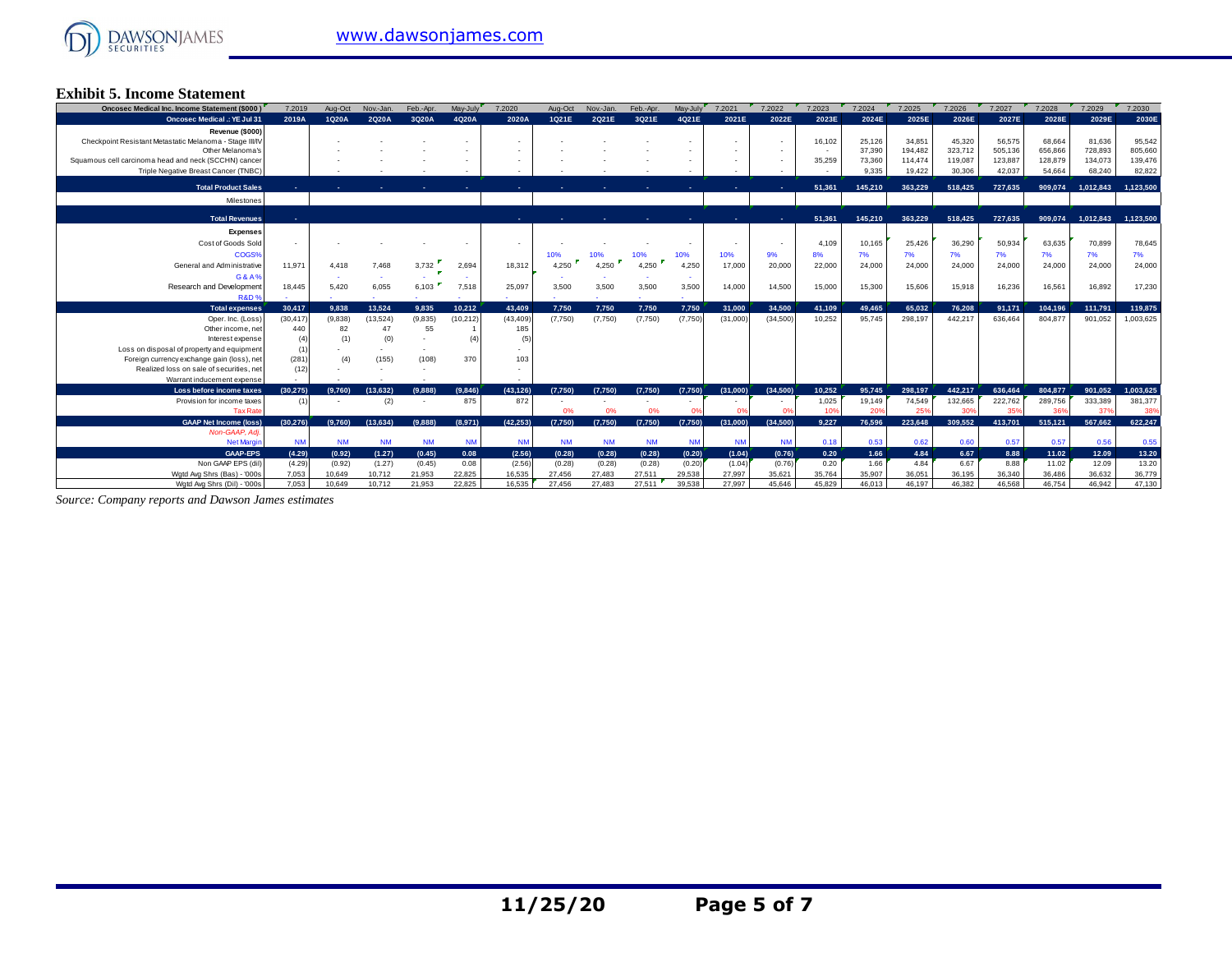

#### **Important Disclosures:**

#### **Price Chart:**



Price target and ratings changes over the past three years: Initiated – Buy – July 27,  $2020$  – Price Target \$10.00 Update – Buy – August 27, 2020 – Price Target \$10.00 Update – Buy – November 9, 2020 - Price Target \$10.00 Update – Buy – November 25, 2020 - Price Target \$10.00

Dawson James Securities, Inc. (the "Firm") is a member of the Financial Industry Regulatory Authority ("FINRA") and the Securities Investor Protection Corporation ("SIPC").

The Firm does not make a market in the securities of the subject Company (s). The Firm has NOT engaged in investment banking relationships with ONCS in the prior twelve months, as a manager or co-manager of a public offering and has NOT received compensation resulting from those relationships. The Firm may seek compensation for investment banking services in the future from the subject Company (s). The Firm has NOT received any other compensation from the subject Company (s) in the last 12 months for services unrelated to managing or co-managing of a public offering.

Neither the research analyst(s) whose name appears on this report nor any member of his (their) household is an officer, director, or advisory board member of these companies. The Firm and/or its directors and employees may own securities of the Company (s) in this report and may increase or decrease holdings in the future. As of October 31, 2020, the Firm as a whole did not beneficially own 1% or more of any class of common equity securities of the subject company(s) of this report. The Firm, its officers, directors, analysts, or employees may affect transactions in and have long or short positions in the securities (or options or warrants related to those securities) of the Company (s) subject to this report. The Firm may affect transactions as principal or agent in those securities.

Analysts receive no direct compensation in connection with the Firm's investment banking business. All Firm employees, including the analyst(s) responsible for preparing this report, may be eligible to receive non-product or service-specific monetary bonus compensation that is based upon various factors, including total revenues of the Firm and its affiliates as well as a portion of the proceeds from a broad pool of investment vehicles consisting of components of the compensation generated by investment banking activities, including but not limited to shares of stock and/or warrants, which may or may not include the securities referenced in this report.

Although the statements in this report have been obtained from and are based upon recognized statistical services, issuer reports or communications, or other sources that the Firm believes to be reliable, we cannot guarantee their accuracy. All opinions and estimates included in this report constitute the analyst's judgment as of the date of this report and are subject to change without notice.

#### **Information about valuation methods and risks can be found in the "Valuation" and "Risk Analysis" sections of this report.**

The securities of the Company discussed in this report may be unsuitable for investors depending on their specific investment objectives and financial position. This report is offered for informational purposes only and does not constitute an offer or solicitation to buy or sell any securities discussed herein in any jurisdiction where such would be prohibited. Additional information is available upon request.